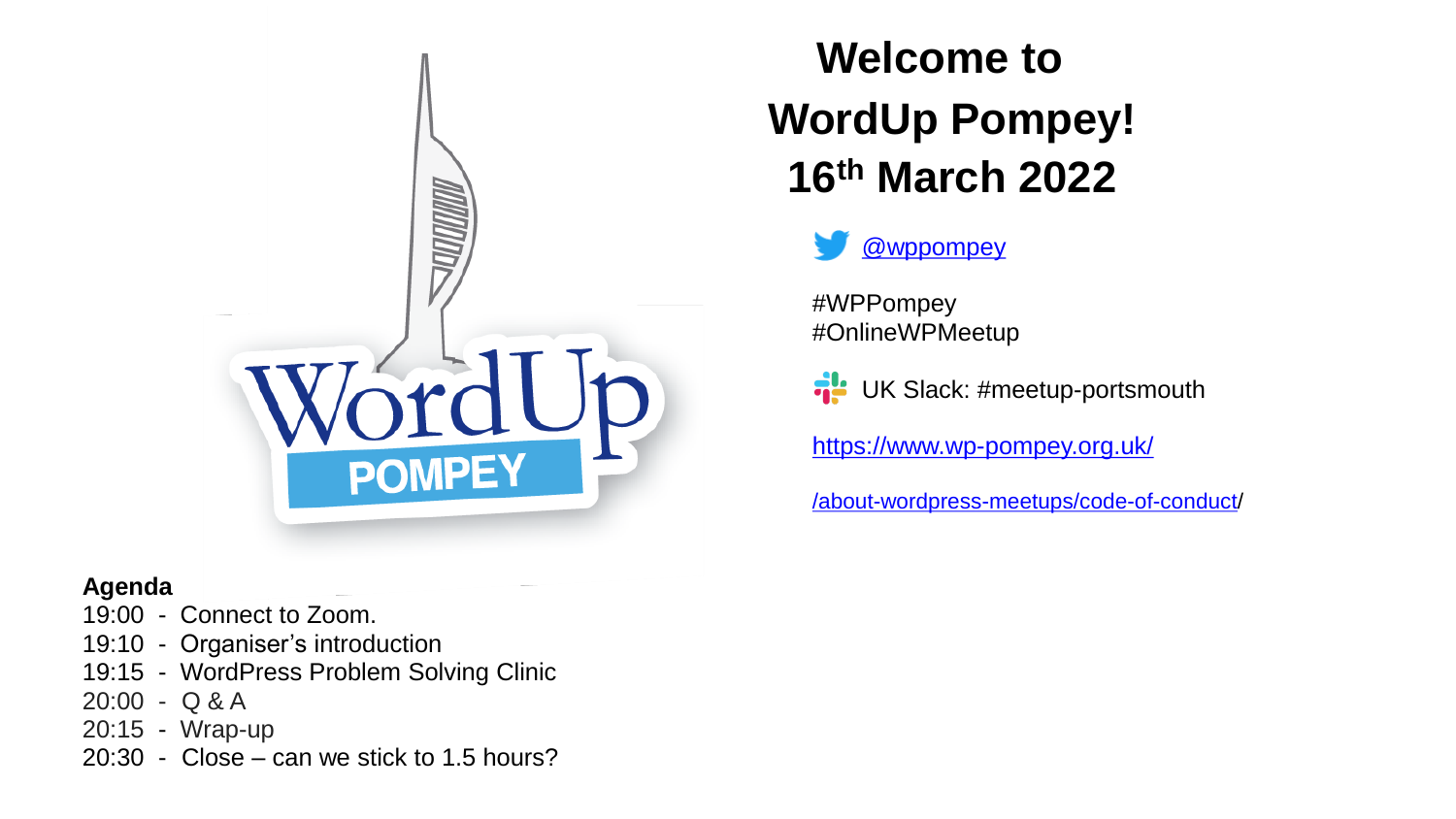

## Sponsors

#### Venue sponsor

redIT @reditcouk

Scott McKeown says

I'll offer a 25% discount on Web Hosting or Virtual Servers to WordUp Pompey! members entering 'wordup' at checkout

(that's for life by the way, not once)



Pizza / refreshment sponsor

34SP @34sp

Manchester, UK based website hosting.

Free 3 month trial of WordPress hosting. Use code: WPPOMPEY

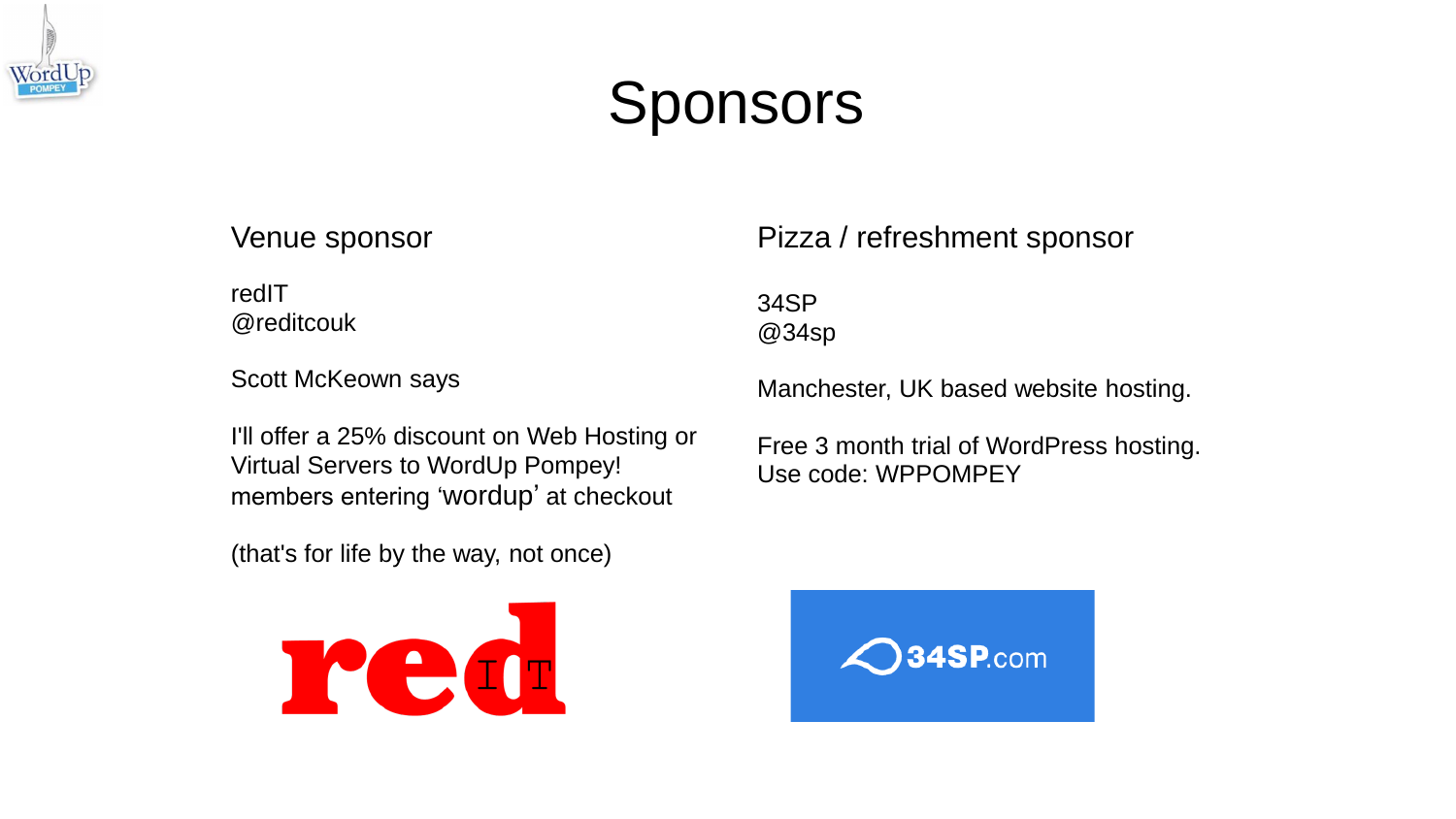

# Zoom being recorded

If you do not want to appear in the recording you may turn off your video. The meeting settings should *Hide non-video participants*. Also consider muting your microphone and changing your name.



Note: Meetings which have been recorded are published, after some editing /cropping, on YouTube in the wppompey channel… <https://www.youtube.com/channel/UCNyGdMrd6sFkWjsSenxd8Hg>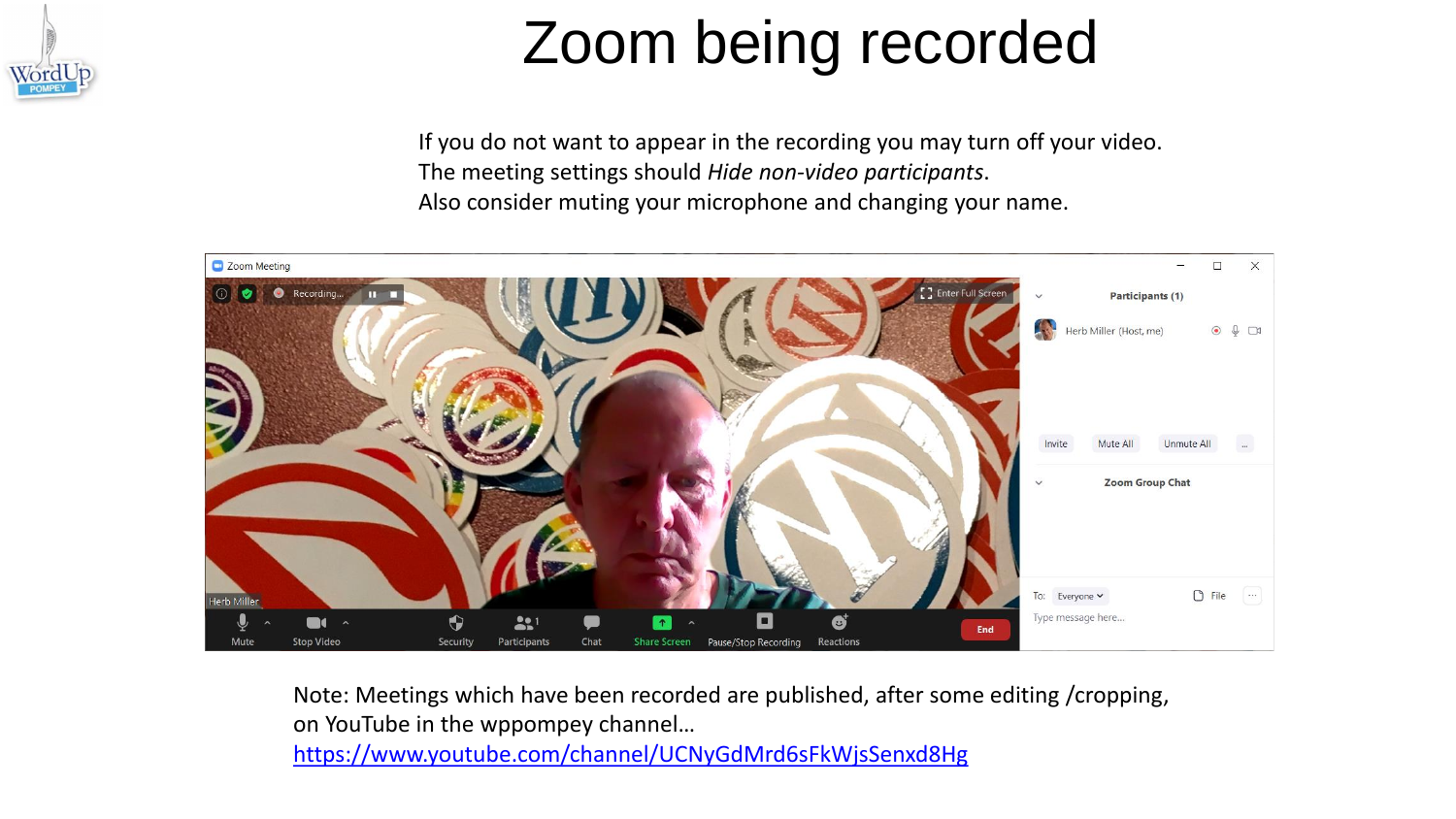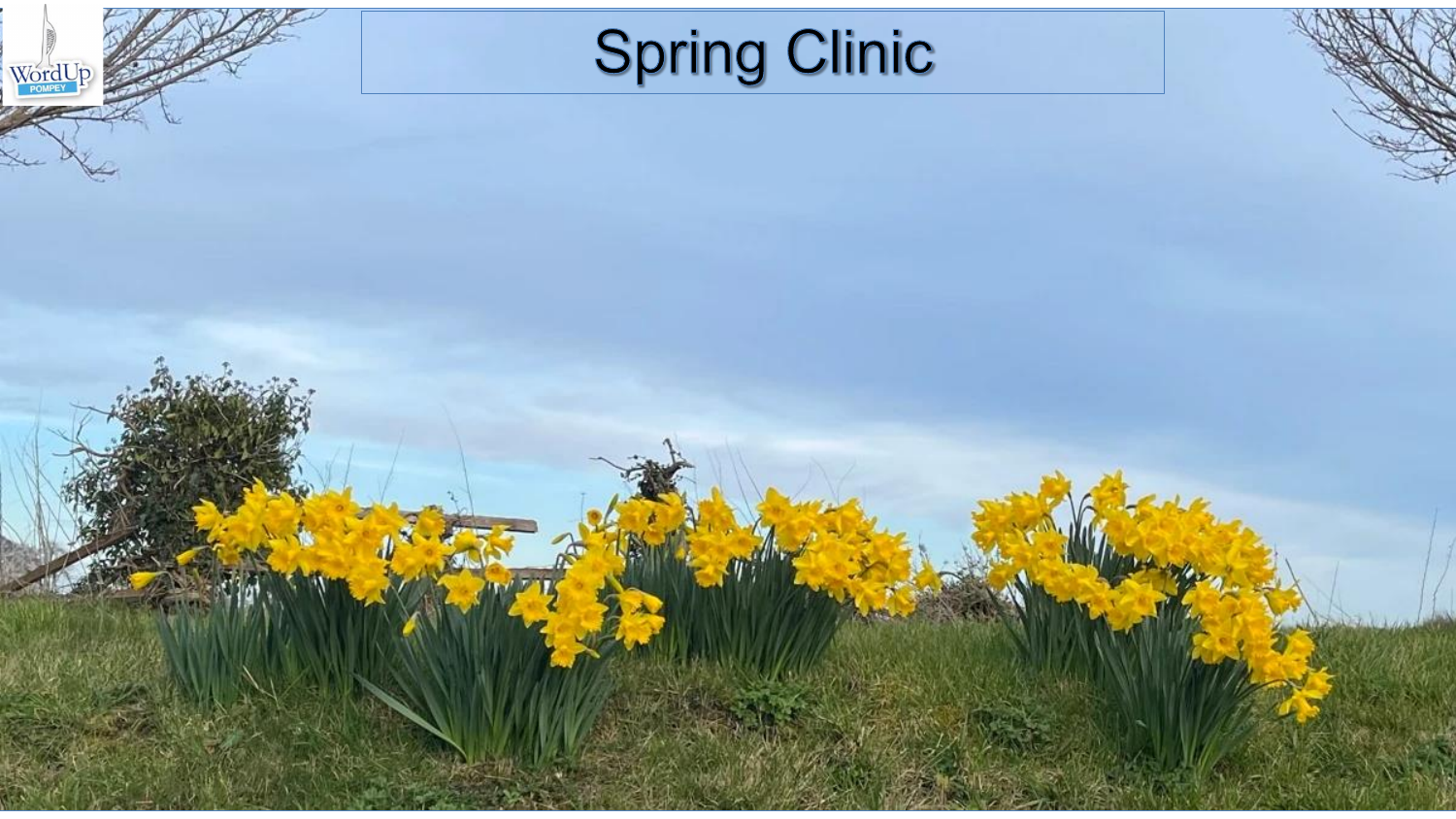

# Problems to solve?

- Did you make a New Year's Resolution to fix that irritating little problem with your website? Have you fixed it yet?
- Do you want to improve your site's performance, security, SEO, look and feel or content?
- Do you want to learn how to use WordPress, a plugin or a theme to achieve a specific task?
- Have you recently made some improvements that you'd like to share?

In this month's meetup, we'll open the floor to solvable problems and see what we can do to answer the questions which arise.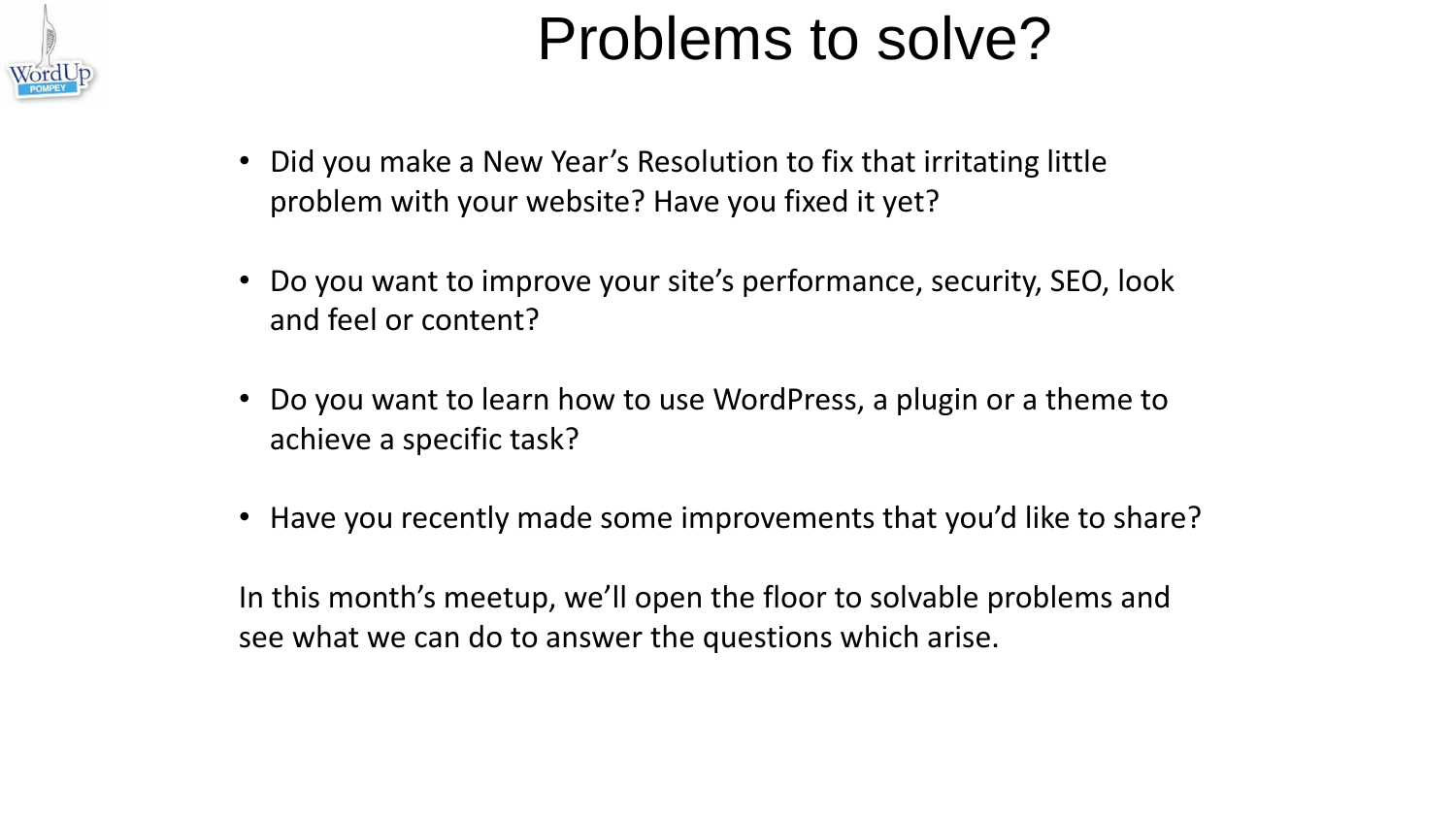

# Topics so far

What WordPress related problem would you like to solve? Or have you solved it already and would care to share it?

- 1. Learning the basics, editing pages, creating sliders
- 2. SEO metadata
- 3. Multi Site backup
- 4. Page Speed Insights
- 5. Forms plugins and PHP 8
- 6. Bookly and Directory
- 7. Andrew's "Trouble with URLs" permalink problem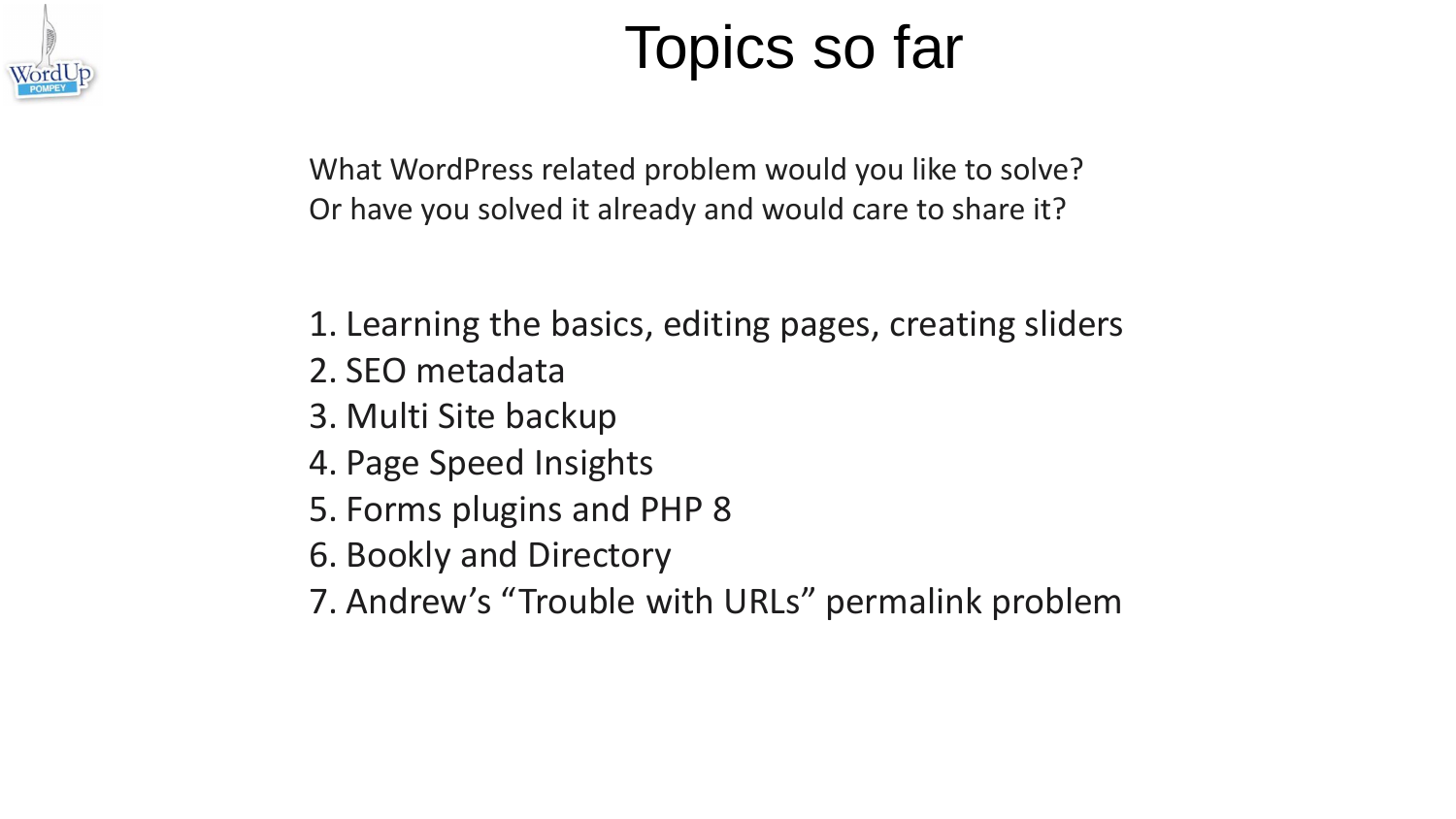# Trouble with URLs

#### Steps

- 1. Set permalinks to /%postname%/
- 2. Create a page called XXX
- 3. Create a post called XXX
- 4. View posts archive
- 5. Choose XXX

What did you get?

**What did you expect?**

Andrew Leonard's recent TRAC issue entitled "Trouble with URLs" <https://core.trac.wordpress.org/ticket/55209> was marked as a duplicate of<https://core.trac.wordpress.org/ticket/13459> "Conflict between post and page slugs/permalinks when permalink setting is set to /%postname%/".

- The original defect was raised in May 2010.
- There have been at least 16 duplicates of this original issue.
- All of these duplicates have been closed
- ... even though the original problem has never been fixed.

I don't think we'll fix this tonight!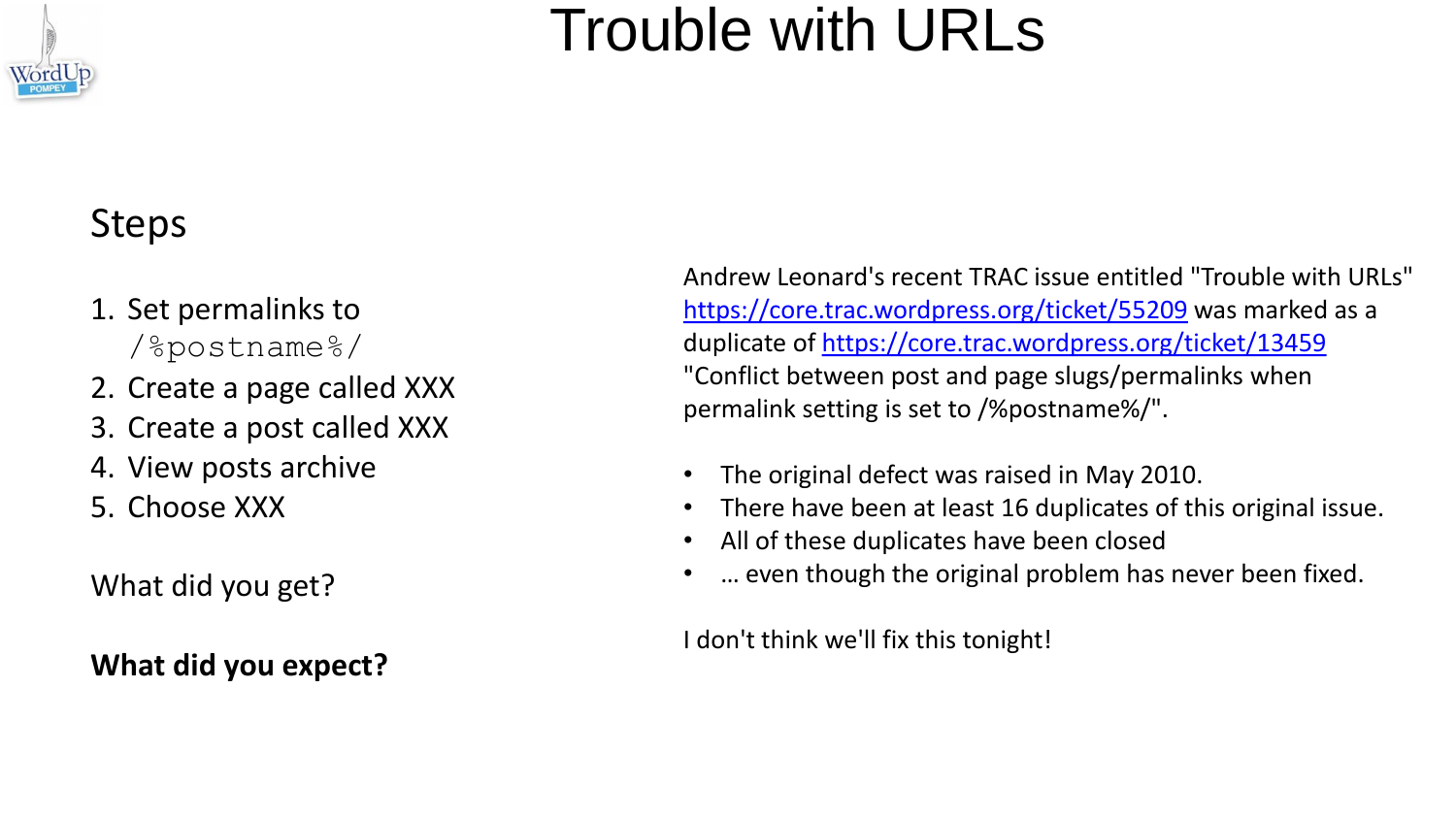

#### Top 10 tips to improve WordPress performance

- 1. Choose a good WordPress host **more computing power**
- 2. Use a fast theme **server do less**, **browser do less**
- 3. Optimize your images **browser do less**
- 4. Minimize your homepage **server do less**, **browser do less**
- 5. Remove plugins you don't use **server do less**, and potentially **browser do less**
- 6. Use inline CSS/JS or minified files **browser do less**
- 7. Use (hand crafted) excerpts on home page and archives **server do less**
- 8. Use a caching plugin **server do less** for repeat requests, certain users
- 9. Optimize your WordPress database **server do less**
- 10.Use a Content Delivery Network (CDN) **server do less**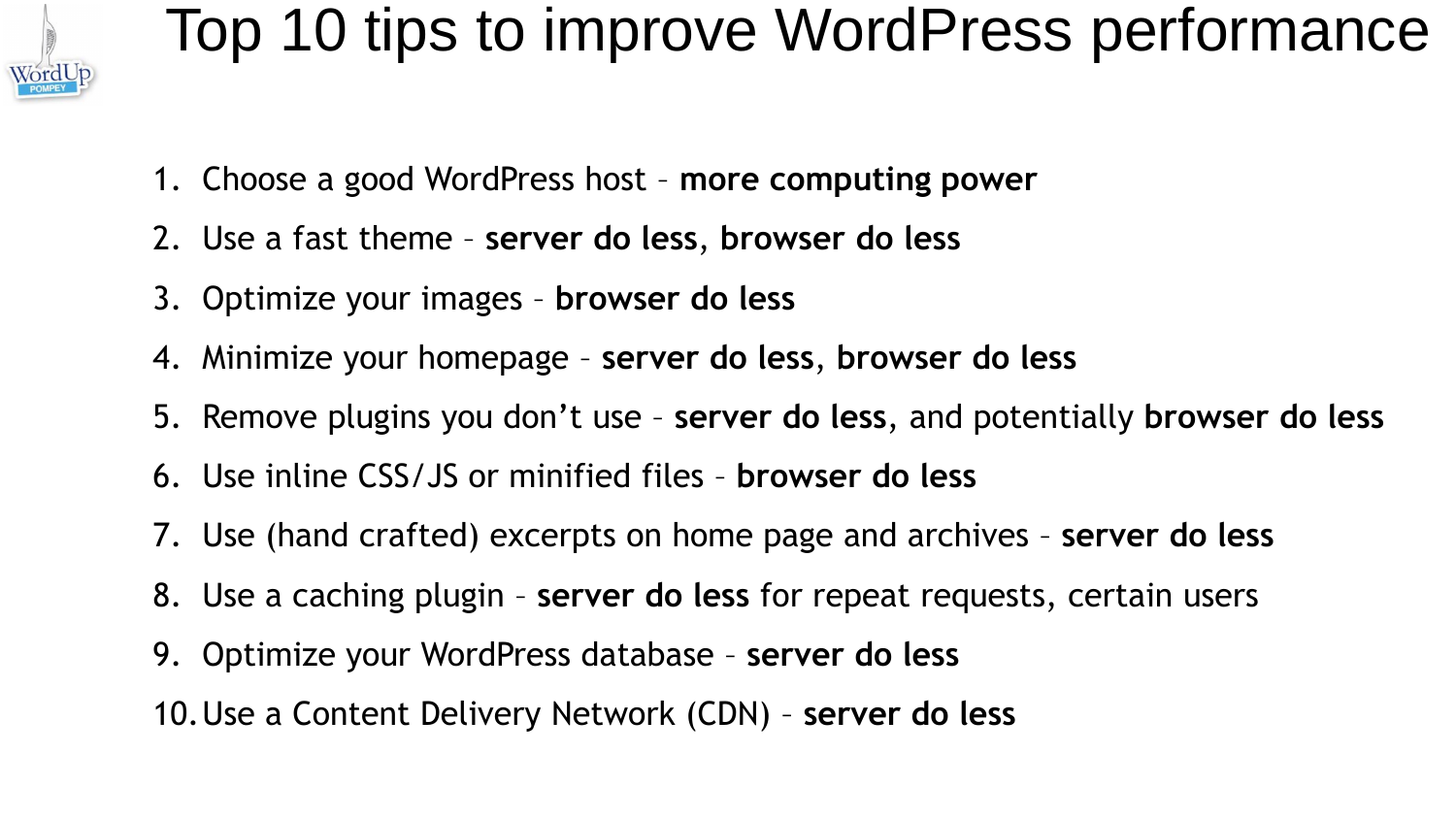

#### WordPress Global Community Sponsorship

A big thanks to our Global Community Sponsors:

- •[Bluehost](https://meetup.us17.list-manage.com/track/click?u=0f93eb6000a019fcbd53d10be&id=bdf3f1bbf4&e=c441ff5644)
- •[GoDaddy Pro](https://meetup.us17.list-manage.com/track/click?u=0f93eb6000a019fcbd53d10be&id=e5ac90830e&e=c441ff5644)
- •[GreenGeeks](https://meetup.us17.list-manage.com/track/click?u=0f93eb6000a019fcbd53d10be&id=798cd8b183&e=c441ff5644)
- •[Jetpack](https://meetup.us17.list-manage.com/track/click?u=0f93eb6000a019fcbd53d10be&id=fa1040afe7&e=c441ff5644)
- •[WooCommerce](https://meetup.us17.list-manage.com/track/click?u=0f93eb6000a019fcbd53d10be&id=07ae460f19&e=c441ff5644)

<https://make.wordpress.org/community/2021-wordpress-global-community-sponsorship-program/>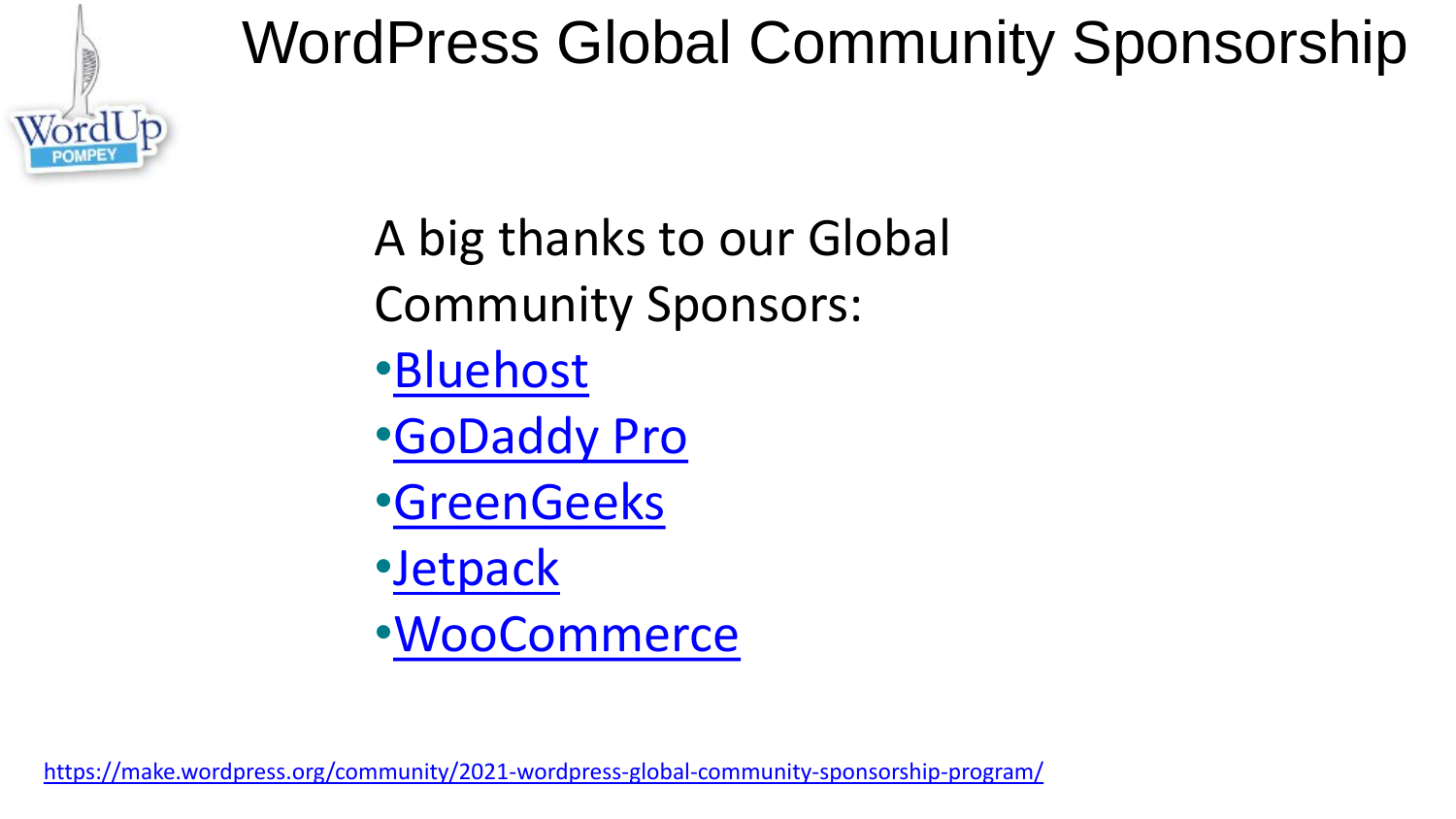

#### 375 meetup members



| <b>Key</b>                       | <b>Mar</b> | Feb    | Jan<br>22 | <b>Nov</b> | <b>Sep</b> | Jul    | <b>May</b> | <b>Mar</b> | Jan<br>21 | <b>Nov</b> | <b>Sep</b> | Jul    | <b>May</b> | Mar    | Jan<br>20 |
|----------------------------------|------------|--------|-----------|------------|------------|--------|------------|------------|-----------|------------|------------|--------|------------|--------|-----------|
| <b>Countries</b>                 | 111        | 111    | 111       | 111        | 111        | 109    | 109        | 109        | 109       | 109        | 109        | 113    | 112        | 111    | 108       |
| <b>Groups</b>                    | 760        | 758    | 757       | 757        | 755        | 750    | 748        | 746        | 745       | 742        | 741        | 857    | 847        | 837    | 818       |
| <b>Members</b>                   | 481908     | 482017 | 479658    | 474124     | 469961     | 466725 | 462860     | 458338     | 453109    | 447379     | 442153     | 456627 | 448208     | 439203 | 424517    |
| Portsmouth                       | 375        | 363    | 345       | 319        | 289        | 288    | 276        | 261        | 245       | 235        | 208        | 187    | 155        | 142    | 137       |
| <b>Brighton</b>                  | 638        | 638    | 638       | 640        | 642        | 642    | 643        | 643        | 643       | 645        | 645        | 648    | 636        | 636    | 613       |
| <b>Bournemouth</b>               | 562        | 562    | 563       | 564        | 564        | 563    | 562        | 561        | 560       | 559        | 560        | 558    | 560        | 559    | 536       |
| <b>Exeter</b>                    | 302        | 299    | 293       | 281        | 283        | 283    | 281        | 282        | 283       | 281        | 281        | 278    | 276        | 277    | 278       |
| <b>Bristol</b>                   | 1038       | 1040   | 1042      | 1042       | 1046       | 1046   | 1048       | 1053       | 1057      | 1060       | 1060       | 1063   | 1065       | 1066   | 1024      |
| <b>Tunbridge</b><br><b>Wells</b> | 470        | 469    | 470       | 469        | 466        | 461    | 455        | 454        | 446       | 440        | 436        | 431    | 417        | 406    | 393       |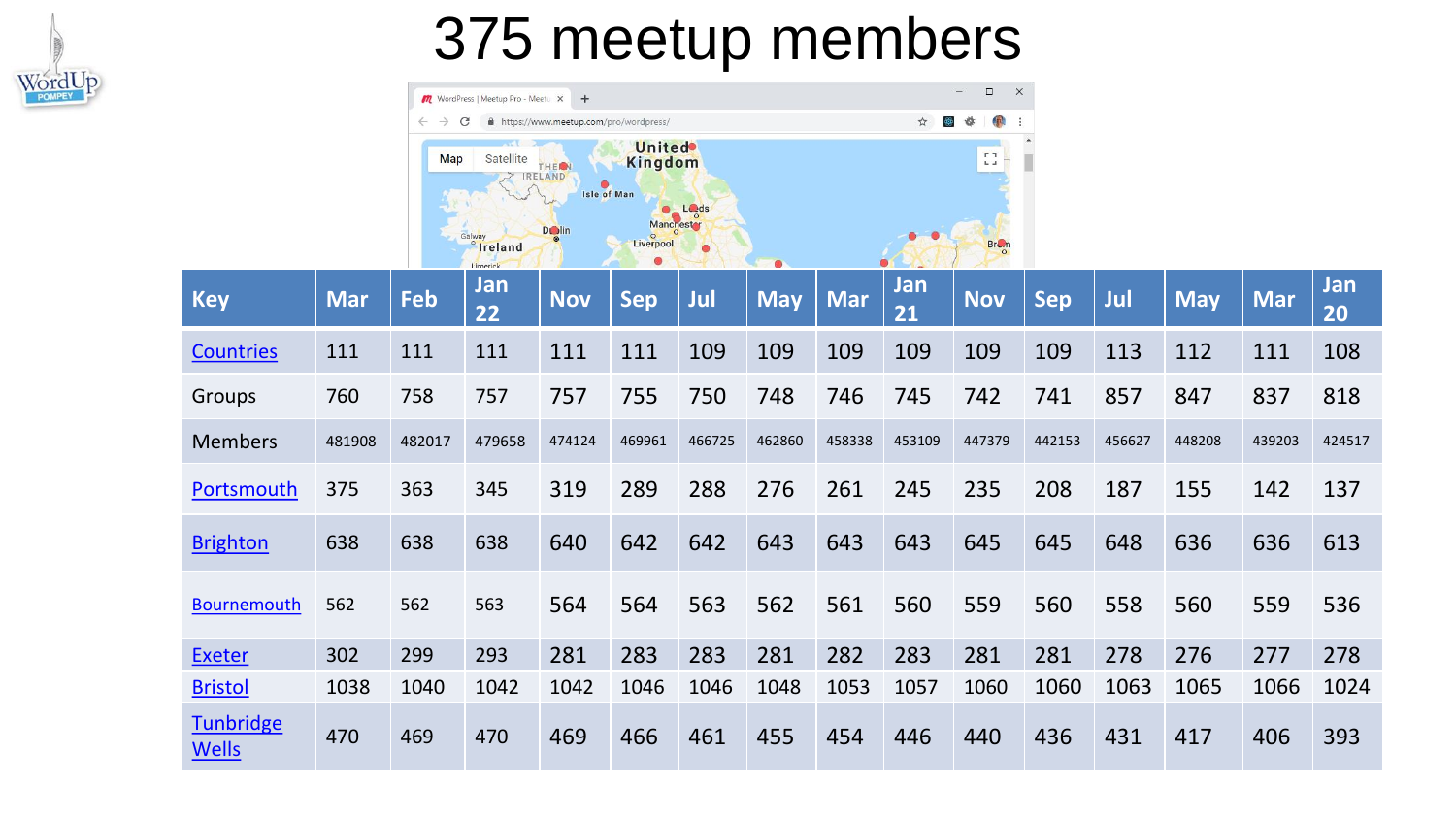#### Meetup stats since 2019





<https://www.wp-pompey.org.uk/wordpress-portsmouth-meetup/meetup-stats/>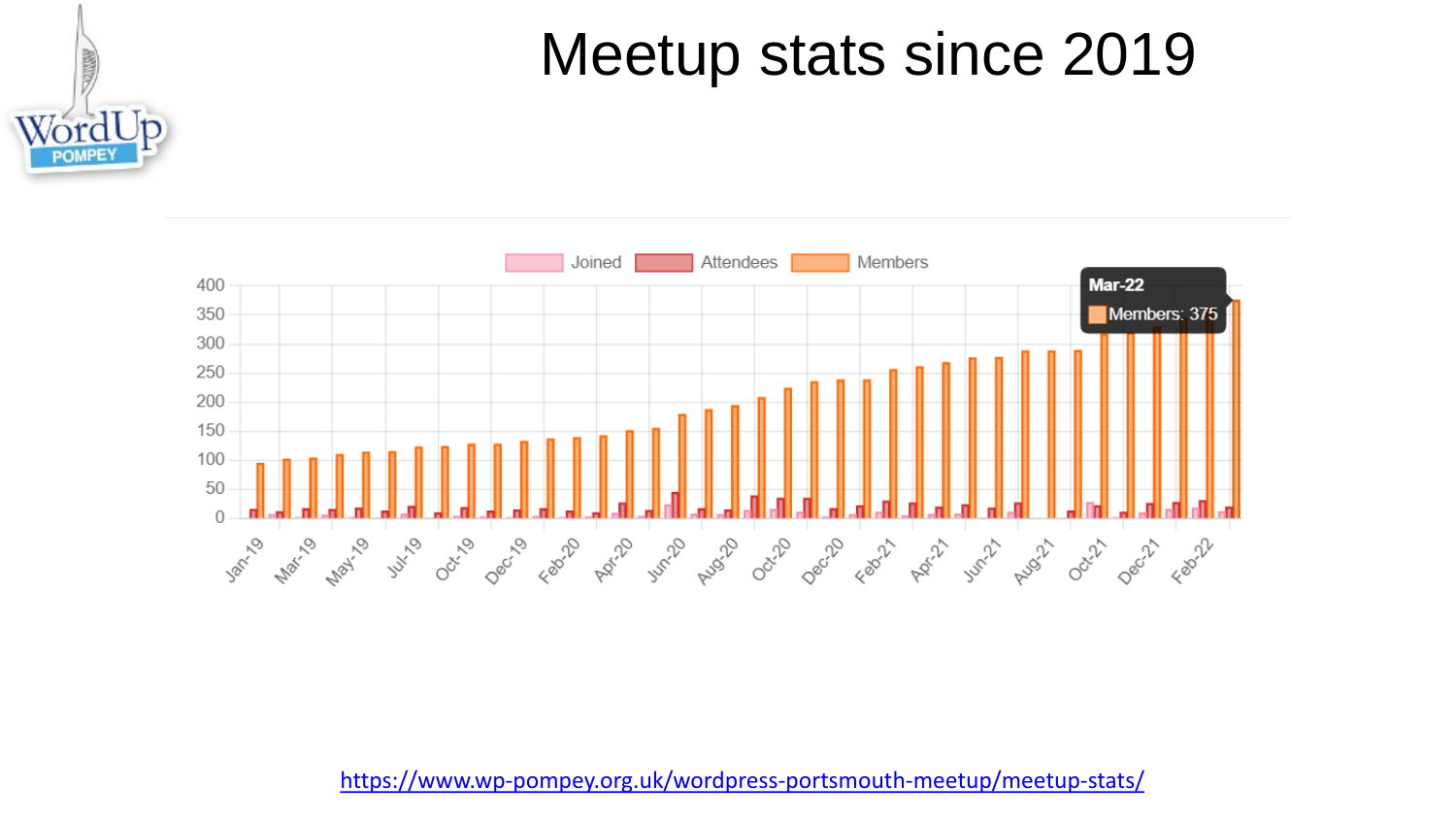

#### WordPress plans – 2022

| 4 Mar       | WordFest 2022                                                                                    |
|-------------|--------------------------------------------------------------------------------------------------|
| $10/11$ Mar | WordPress 5.9.2                                                                                  |
| 16 Mar      | Gutenberg 12.8.0                                                                                 |
| 21 Mar      | WordPress Cambridge Meetup - My Favourite Gutenberg Block                                        |
| 31 Mar      | Last call for volunteers for WCEU 2022.<br>https://europe.wordcamp.org/2022/call-for-volunteers/ |
| 24 May      | WordPress 6.0                                                                                    |
| $2-4$ Jun   | <b>WordCamp Europe 2022</b>                                                                      |

<https://central.wordcamp.org/schedule/> <https://make.wordpress.org/core/tag/6-0/> <https://make.wordpress.org/core/2021/12/17/discussion-2022-major-release-timing/>

<https://make.wordpress.org/project/2022/01/21/big-picture-goals-2022/>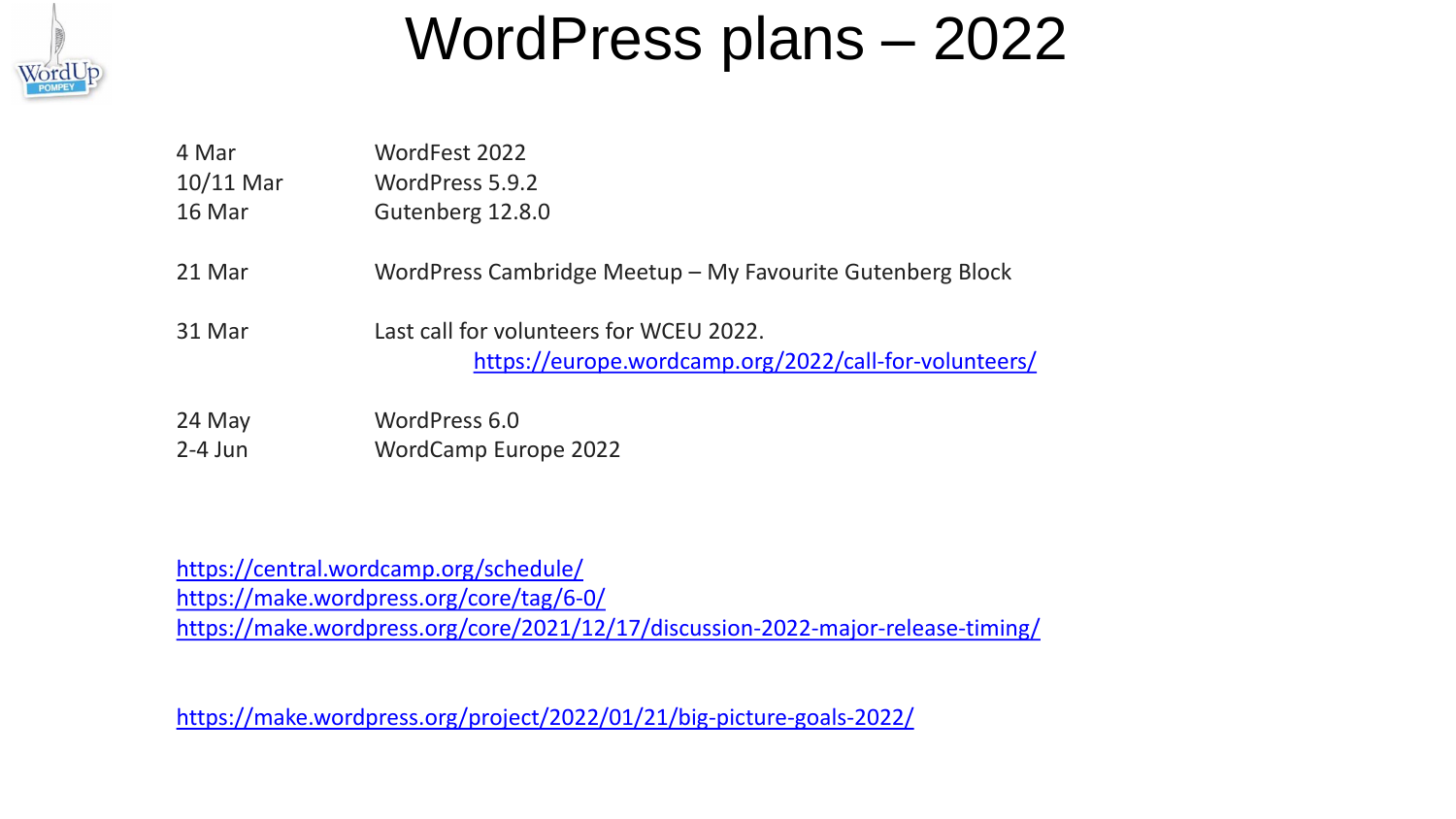#### Full Site Editing themes



<https://top-10-wp-plugins.com/2022/03/12/fse-theme-statistics-12th-march-2022/>

Target: **500** block themes in the WordPress theme repository by end 2022

<https://wordpress.org/themes/tags/full-site-editing/>

Generate a child theme at: <https://blocks.wp-a2z.org/about/fse-themes-summary/generate-fse-child-theme/>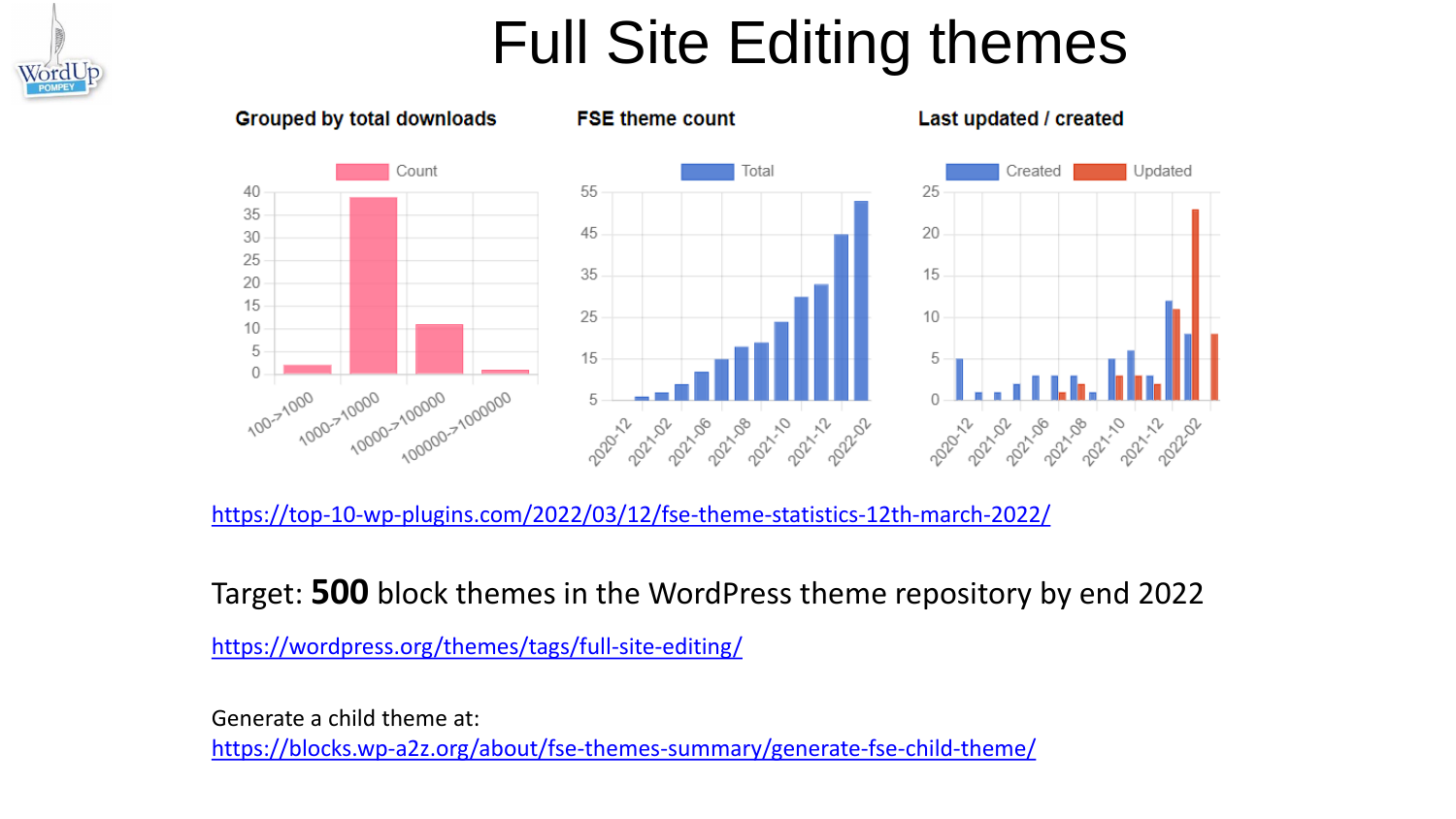

## Full Site Editing – outreach experiment

#fse-outreach-experiment #fse-outreach-program

#### FSE is a new way to express yourself

<https://sneak-peek.me/2021/05/02/fse-is-herb-miller/>

23 Dec – Call #1 - Template editing 18 Feb – Call #2 – Build a Homepage with Site Editing Blocks 9 Mar – Call #3 – Create a fun & custom 404 page 25 Mar – Call #4 – Building a restaurant themed header 14 Apr – Call #5 – Query Quest 12 May – Call #6 – Template editing and navigation block 26 May – Call #7 – Polished portfolios 24 Jun – Call #8 – Thrive with theme.json 11 Aug – Call #9 – Handling HigherEd headers 29 Sep – Call #10 – Pattern Party 8 Nov – Call #11 – Site Editing Safari 23 Feb – Call #12 – Hyping Headers

<https://make.wordpress.org/test/handbook/full-site-editing-outreach-experiment/> <https://make.wordpress.org/core/2020/12/11/the-fse-outreach-program-is-officially-starting/> <https://make.wordpress.org/test/tag/fse-outreach-experiment/>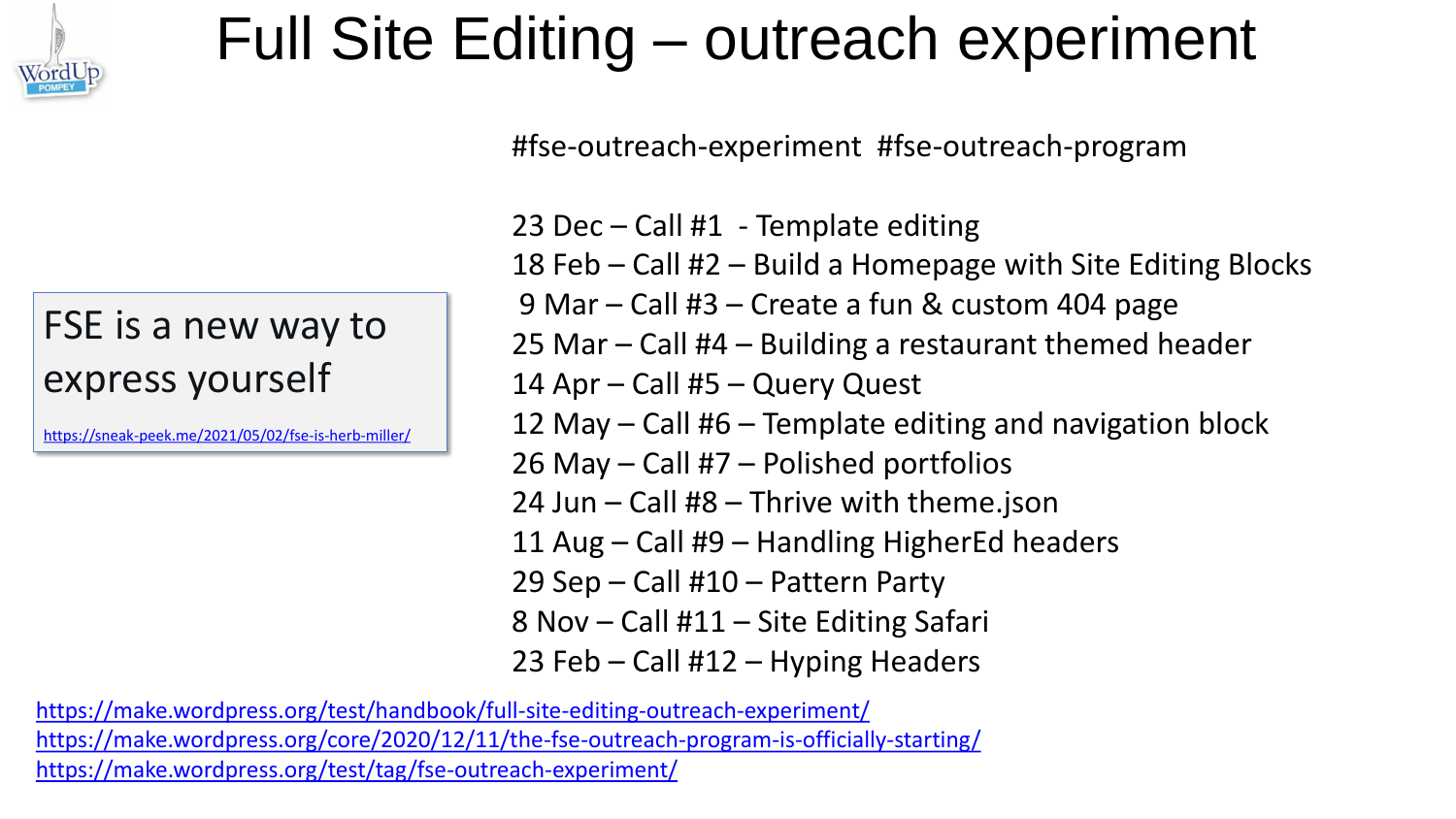

# wppompey plans - 2022

| <b>Date</b> | <b>Agenda</b>                                                  | <b>Notes</b>    |
|-------------|----------------------------------------------------------------|-----------------|
| 19 Jan 2022 | What's in WordPress 5.9                                        | #OnlineWPMeetup |
| 16 Feb 2022 | Performance – Measuring and improving your Core<br>Web Vitals. | #OnlineWPMeetup |
| 16 Mar 2022 | Spring Clinic – Problem Solving                                | #OnlineWPMeetup |
| 20 Apr 2022 | Deeper dive into Analytics                                     | #OnlineWPMeetup |
| 18 May 2022 | My wedding anniversary                                         | #OnlineWPMeetup |
| 15 Jun 2022 | Headless CMS + blazingly fast front ends                       | #OnlineWPMeetup |
| 20 Jul 2022 | Caching – battle of the caches                                 | #OnlineWPMeetup |
| 17 Aug 2022 | Accessibility of wp-Pompey.org.uk                              | #OnlineWPMeetup |
| 21 Sep 2022 |                                                                | #OnlineWPMeetup |
| 19 Oct 2022 |                                                                | #OnlineWPMeetup |
| 16 Nov 2022 |                                                                | #OnlineWPMeetup |
| 21 Dec 2022 |                                                                | #OnlineWPMeetup |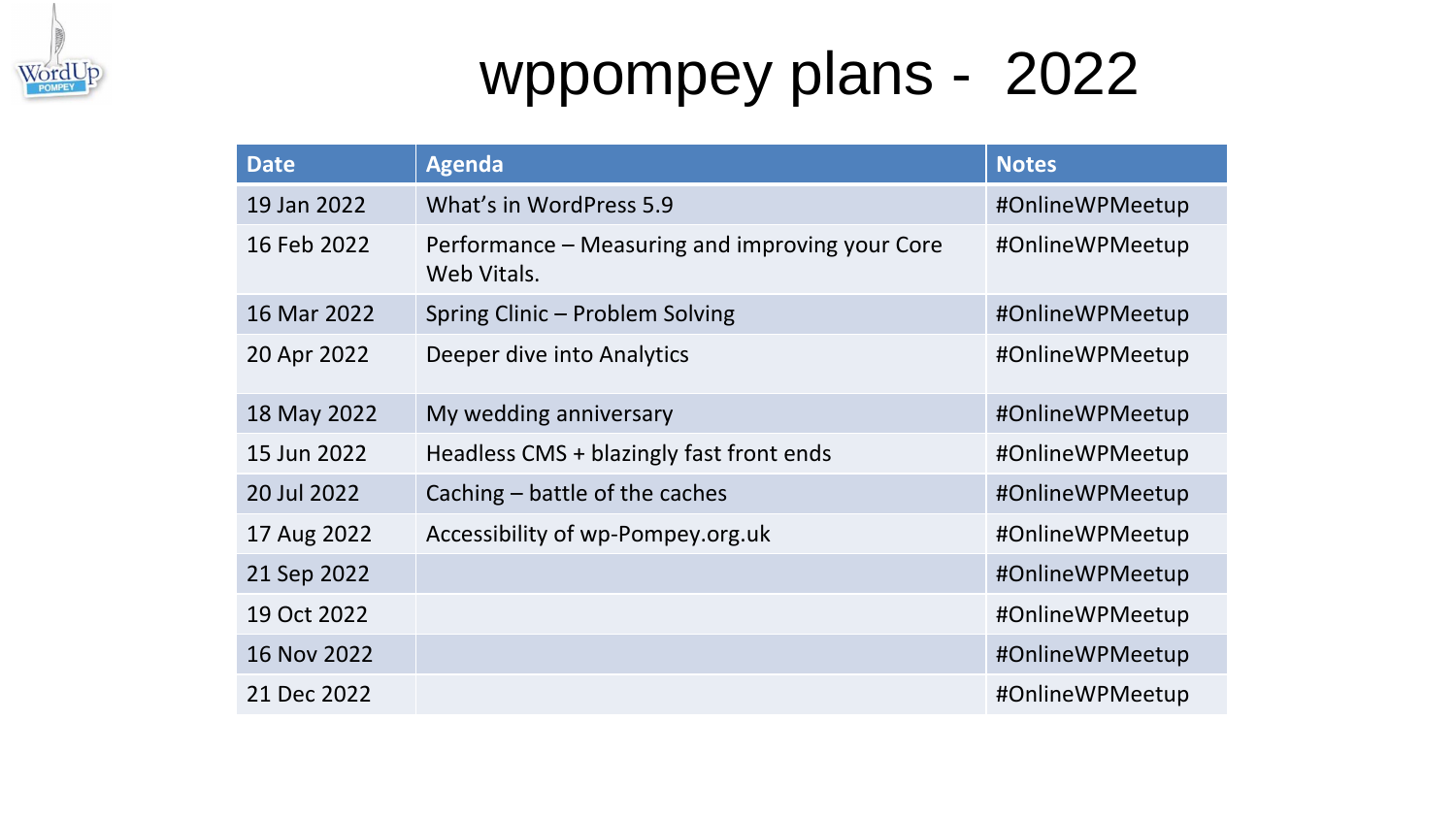

#### Some WordPress trivia



See also:<https://displaywp.com/>